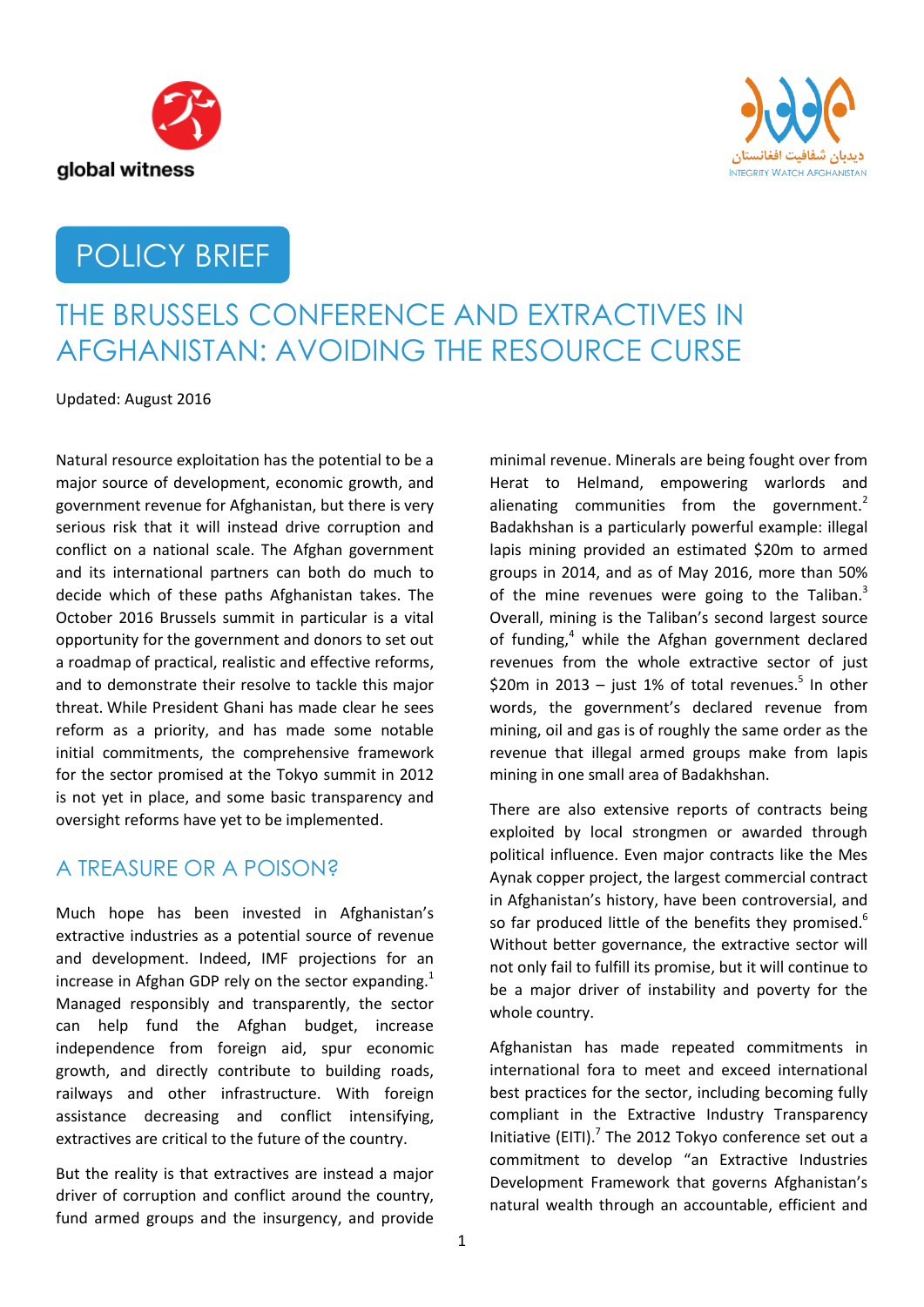transparent mechanism which builds upon and surpasses international best practices."<sup>8</sup> The Afghan government also committed at the 2014 London Conference on Afghanistan to "putting in place the strongest possible available measures, based on international best practice, to counter the threat of conflict and corruption around the extractive industries."<sup>9</sup> Most importantly, at the London Anti-Corruption Summit in May 2016, the government committed to a range of substantive reforms, including a public register of beneficial ownership.<sup>10</sup>

These commitments are very welcome, and fully deserve support: they indicate genuine will for reform from within the Afghan government. However, despite this, there are nonetheless a number of basic safeguards, including some routine elements of international best practice, which have yet to be implemented, or in many cases even committed to. Critically, most of these do not require substantial additional administrative capacity or investment. The current Mining Law in particular has important gaps: while it is under review, it is unclear what reforms will be included in that process.

### AN OPPORTUNITY FOR CHANGE

The 2016 inter-ministerial conference in Brussels is the critical forum to establish the mutual obligations of the Afghan government and its international partners for the next few years: it is vital that the Afghan government and its international partners make extractives a significant item on the summit agenda. But it is also critical that the meeting does not simply reiterate well-worn aspirations: to be effective, it must set out specific measures the Afghan government and its partners will carry out within reasonable timeframes to give practical expression to their mutual promises. We suggest that these include:

#### **Require publication of production and payment data**

This is a key tool that makes illegal extraction, tax avoidance and theft of revenues much more visible – allowing politicians, media and civil society to bring effective pressure to bear. The law should be amended to require the Ministry of Mines and Petroleum (MoMP) and extractive companies to disclose payment and production figures – including the amount and quality of material that is mined, and all payments between companies and the

government, broken down to project level to allow it to be traced to specific mines.

### **Create a single, transparent account for all natural resource payments**

Confusion and complexity over payments greatly undermines efforts to prevent corruption and tax abuses. The government should establish a single, transparent and public account for all natural resource payments to and from companies or individuals – including license payments, royalties, and bonuses. If by law relevant payments had to be made to this account in order to be accepted, this would ensure absolute clarity about extractive revenues, while making minimal demands on administrative capacity.

#### **Make contract publication a condition for validity**

Contract publication is vital to transparency and accountability. A 2012 presidential decree mandated publication of extractive sector contracts, and 300 were made public – but implementation has since been inconsistent and a significant number of contracts have not been published, including contracts linked to possible abuses.<sup>11</sup> A much stronger mechanism would be to change Afghan law to stipulate that government contracts only become valid after they are made public. This would be an almost foolproof safeguard, creating a strong incentive for publication, and making clear that contracts that were not public were illegal. Indeed, this measure should be applied across state procurement (with tightly defined exceptions for the most sensitive security-related contracts).

#### **Publish beneficial ownership**

Much of the corruption in Afghanistan's extractive sector  $-$  as elsewhere in the world  $-$  involves wellconnected figures using illegitimate influence to secure control of contracts, often secretly through third parties. The current Mining Law excludes some senior officials from direct or indirect benefit from a mining license, but those not on the list notably include Members of Parliament and members of the security forces. $^{12}$  For this reason a key measure is to require companies to publish their ultimate beneficial ownership (that is, the real individuals who exercise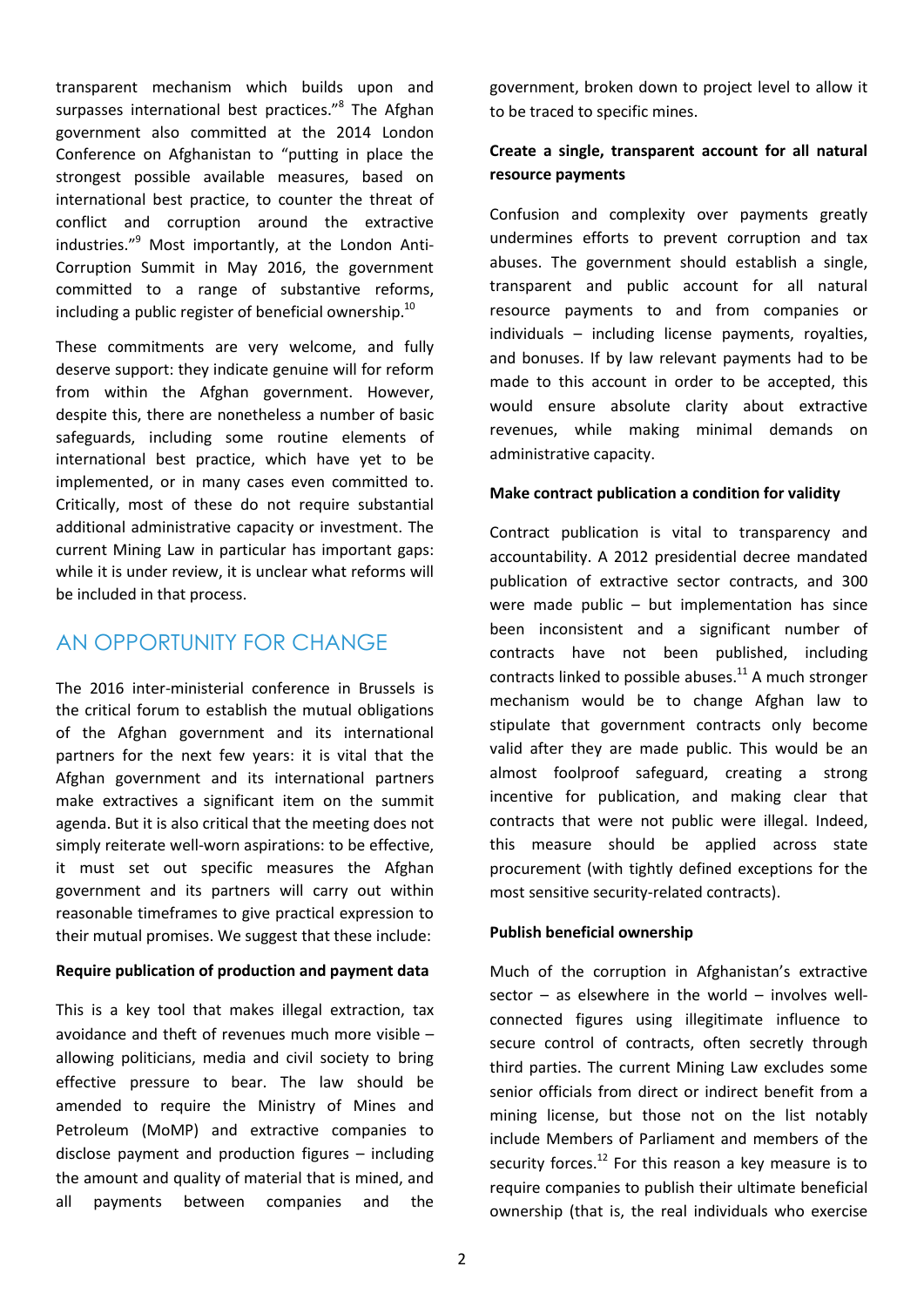significant control or gain significant benefit from a concession).

Beneficial ownership publication is required under the EITI, and many countries are in the process of implementing it. $^{13}$  In May 2016 the Afghan government in fact committed to a public register of beneficial ownership – an important and welcome step which deserves full support. But as the government itself acknowledges, implementation will be a substantial challenge. For the reform to be fully effective, Afghan law should be amended to require that companies applying for government contracts (including extractive sector licenses) publish beneficial ownership information, to set out clear penalties for hidden ownership, and to publicly define who is forbidden from beneficial ownership, including defining a wider named group of Politically Exposed Persons (PEPs). The government could collect and publish beneficial ownership data as part of the licensing of enterprises – a straight-forward means of collecting details on the identity of the real owners without incurring major new costs or bureaucracy.

#### **Strengthen bidding processes**

The government has made some real progress in reforming procurement, but more could be done. In particular, they could amend Afghan law to require transparent, open and fair bidding and contracting processes – including for example publication of the substance of losing bids, public criteria for eligibility, legal penalties for preferential treatment and incorporation of the principles of Open Contracting.<sup>14</sup> At the May 2016 London anti-corruption summit Afghanistan committed to initial work on Open Contracting. These standards should be applied across government procurement, but especially to natural resource contracts.

#### **Protect against common sources of revenue loss**

Afghan law should include strong protections against the most common sources of revenue loss visible in other resource-rich countries. For example, transfer pricing and the manipulation of debt to equity ratios are commonly used to reduce tax liability. While the current Mining Regulations include some minor protection against these, the Mining Law has almost nothing – an oversight which puts it at odds with best practice. The law should be amended to correct this.

#### **Use model contracts**

Use of model contracts helps entrench best practice as matter of routine. The government should commit to use model contracts, incorporating international best practice on measures against corruption and conflict, as the initial basis for contract negotiations. To ensure they are effective and legitimate, they should be openly developed in consultation with civil society, business and other stakeholders. This would also reduce the risk that contracts may be challenged later, and increase the public legitimacy of natural resource deals.

#### **Address the lack of oversight capacity**

The management and oversight capacity of the MoMP is limited, to the point that it is frequently unable to provide basic information on contracts, revenues and production, and is unable to provide adequate regulation or strategic direction. Both the government and donors have so far failed to address this, despite substantial expenditure. Flawed approaches to build capacity at the Ministry have failed to fill the gaps in its staff, systems and information management. The problem is especially serious at provincial level, where local offices have few financial and technical resources. Payments to provincial government offices are not always recorded in Kabul, though even at the central level the contributions of some major enterprises are unclear.<sup>15</sup>

This basic issue deeply undermines efforts against corruption and tax evasion, and arguably makes it impossible for the government to responsibly oversee the extractive sector. It should be relatively easy to resolve with adequate political will and technical support. One further useful support could be to require medium and large-scale extractive companies and SOEs to publish annual audits of their accounts, independently carried out to international standards – a basic requirement for listed companies in many parts of the world, but not so far in Afghanistan.

#### **Enable community monitoring**

Community monitoring has had good results when applied to aid projects. It strengthens oversight and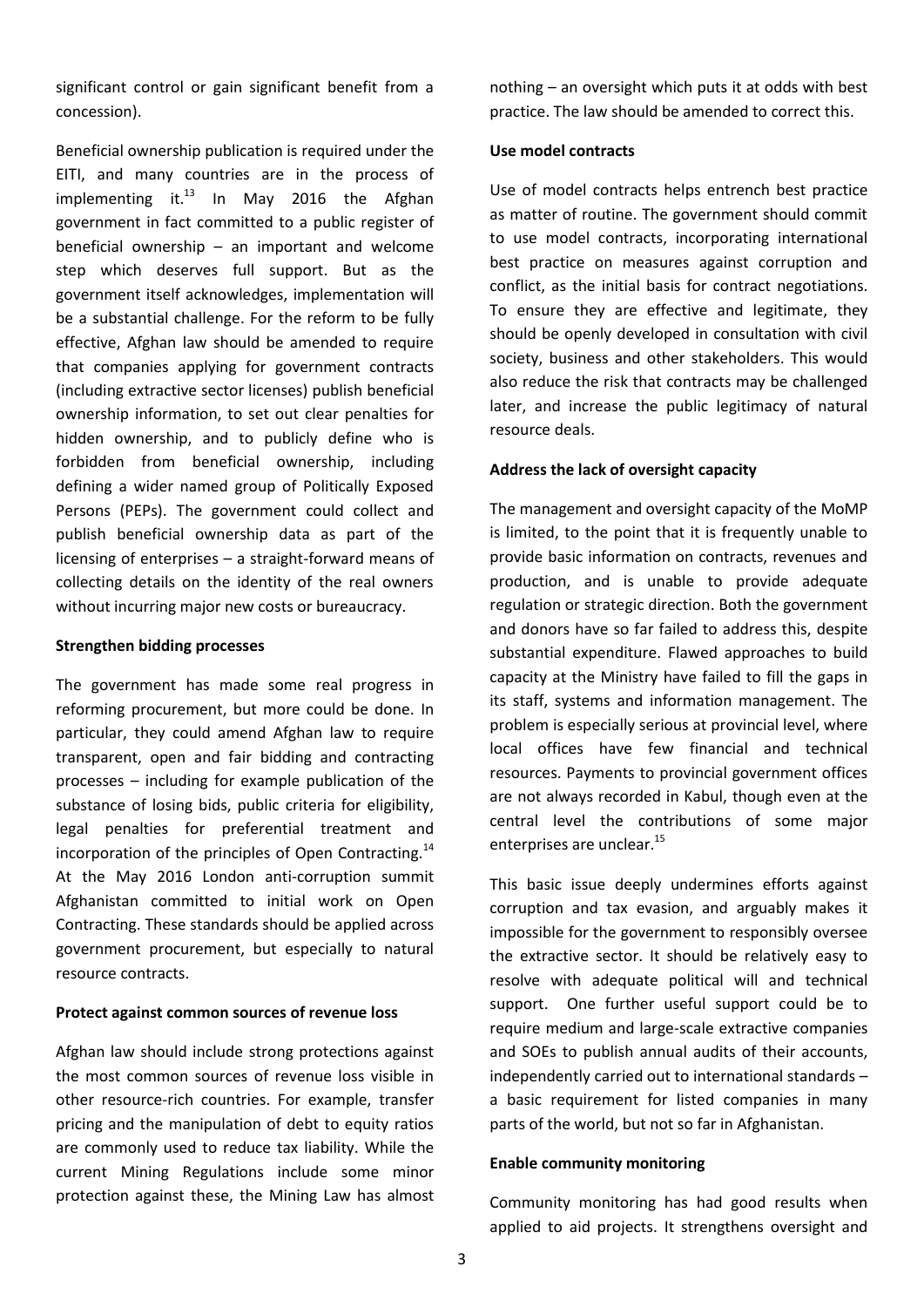reduces corruption and conflicts, while making minimal demands on government capacity. IWA has already run a pilot community monitoring program for extractives: the Afghan government should now take the lead to roll the practice out across the sector.

A key part of this is to ensure communities have some incentive to support legal extraction and to fight corruption. To do this, the Afghan government should consider providing local communities with a specific, small percentage of the legal revenue the government receives from a mine, something which could be integrated within the existing requirement under the Mining Law, which requires that 5% of mining revenues be returned to local government. This amount should be spent on projects that directly benefit the communities living around the mining site. One way to ensure this happens, and to minimize additional administrative cost and bureaucracy, would be to add the funds to the budgets of the local Community Development Councils, though additional safeguards against misuse might be needed.

This provision should be in addition to (not in place of) other community benefits provided through Community Development Agreements or other means. The Mining Law has some provisions for communities, but company obligations on service delivery and the recruitment of the local people should be clarified and strengthened. The government should also commit to including in the law a requirement for a dispute resolution process that is effective, timely, impartial, and accessible to all, and should strengthen requirements to consult communities before and during extractive projects.

#### **Require supply chain due diligence**

In conflict-affected areas with minimal government presence, supply chain due transparency can help restrict illegal extraction. The government and the major importing countries for Afghan minerals, oil and gas should commit to requiring that companies carry out risk assessment and due diligence on their supply chains, at a minimum to the standard set out in the OECD Due Diligence Guidance for Responsible Supply Chains of Minerals from Conflict Affected High Risk Areas, to ensure they do not fuel additional corruption or support armed groups.

#### **Prioritise security in extractive areas**

Areas with extractive resources are particularly prone to conflict, and security forces there are often tied to corruption and other abuses. The government and its allies face many demands on their capacity, but should commit to integrating the security of extractive areas into security planning and strategy, as a substantially greater priority than is currently the case.

But security forces in extractive areas are often a source of abuses in their own right – Badakhshan again being a key example.<sup>16</sup> The Afghan government should require that forces in these areas operate according to a higher standard of accountability and oversight. At a minimum this should incorporate the Voluntary Principles on Security and Human Rights, and requirements for consultation with local communities. Existing Mining Police units should be reviewed and reformed to prevent the coming under control of political actors, as is the case in Badakhshan.

### A BENCHMARK FOR BRUSSELS

These measures form a basic road-map for mitigating the risk from the resource curse in Afghanistan. This road map can be incorporated into the Brussels commitments through a single short section. One suggested wording is as follows:

*In the interests of strengthening stability, fostering development, and increasing state revenue, the Afghan government re‐affirms its commitment to put in place effective measures to counter the threat of conflict and corruption linked to the extractives sector.* 

#### **To achieve this, the Afghan government commits to:**

 *By June 2018, amend Afghan law to require publication of project‐level extractive sector payment and production figures; to require publication of natural resource and other contracts as a condition for their validity; to establish a public register of beneficial ownership; and to establish a single, transparent account, to be used for all natural resource revenues and payments as a condition of their receipt. Pending the adoption of these measures, the government*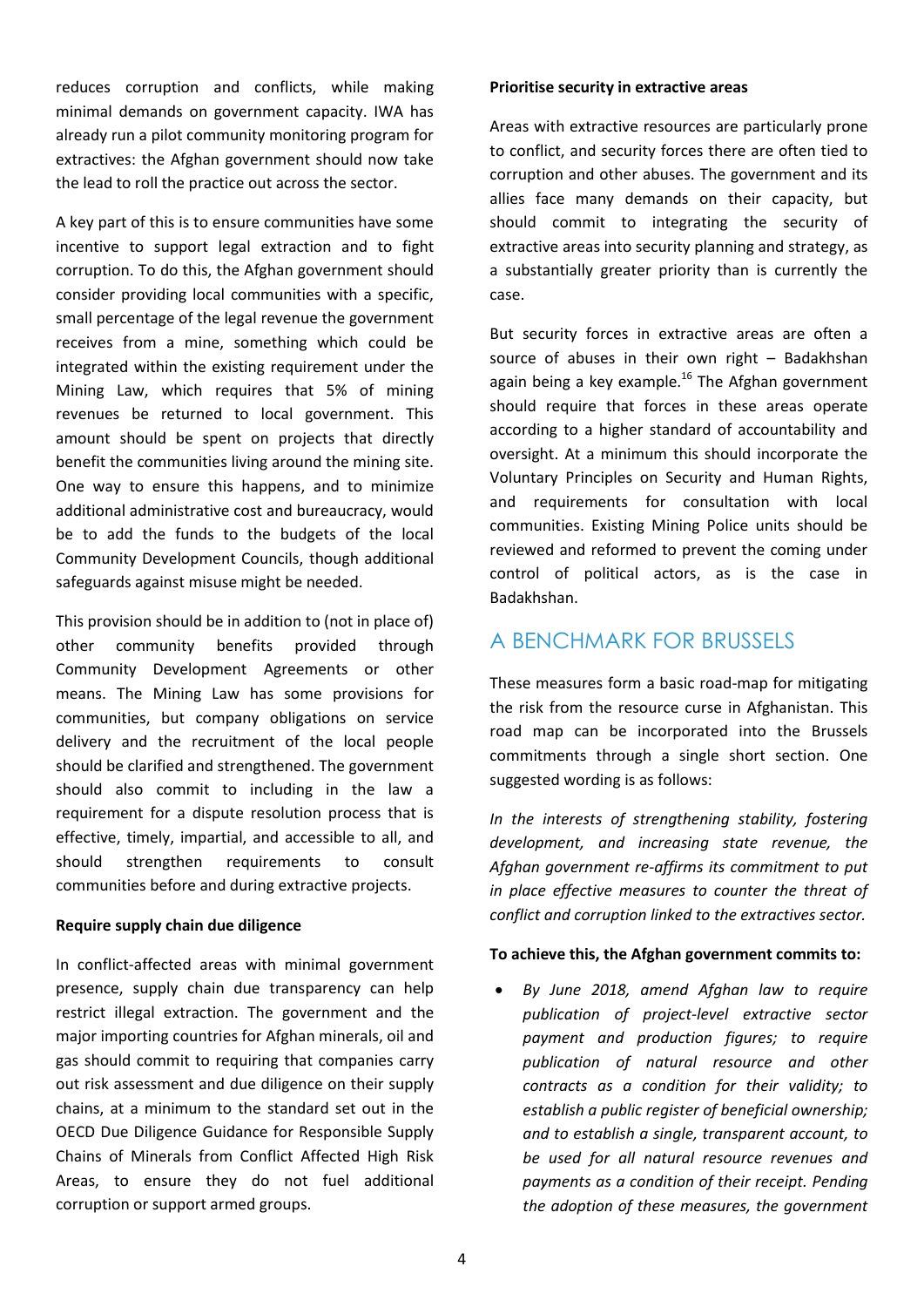*will use existing powers to achieve the same results as far as possible.*

- *By the end of 2017, on the basis of these reforms, achieve validation under the Extractive Industries Transparency Initiative.*
- *By October 2017, provide for community monitoring of extractive activities, linked to a mandate for affected communities to receive an appropriate percentage of legal revenues or profits from extraction.*

#### *Afghanistan's international partners commit to:*

- *Provide material and technical support for these reforms as they are implemented, with a particular focus on increasing oversight and management capacity at the MoMP.*
- *Provide substantive support to Afghan actions to increase security and strengthen rule of law in extractive areas.*

## CONTACTS

#### **Integrity Watch Afghanistan Global Witness**

Kabul, Afghanistan London, United Kingdom

 *Support the development of the Afghan extractive sector within a framework of rule of law, including by providing support to overcome infrastructure barriers to sustainable extraction and to the Afghanistan Resource Corridors Project (ARCP).*

If it is to be at all meaningful, the Brussels conference must move beyond the pattern of earlier summits, which have set broad goals but with a narrow focus on the EITI as an indicator of progress. The EITI is critical, but Brussels must set out the specific reforms that will give practical form to the commitment to put in place "the strongest possible available measures" against threat of conflict and corruption around extractives. Four years after the Tokyo conference, the people of Afghanistan, and of its international partners, deserve nothing less.

[www.iwaweb.org](http://www.iwaweb.org/) / [info@iwaweb.org](mailto:info@iwaweb.org) [www.globalwitness.org](http://www.globalwitness.org/) / [scarter@globalwitness.org](mailto:scarter@globalwitness.org) + 93 (0)0780942942 / + 93 (0)788266645 +44 (0)20 74925895 / Mob. +44 (0)7809342796